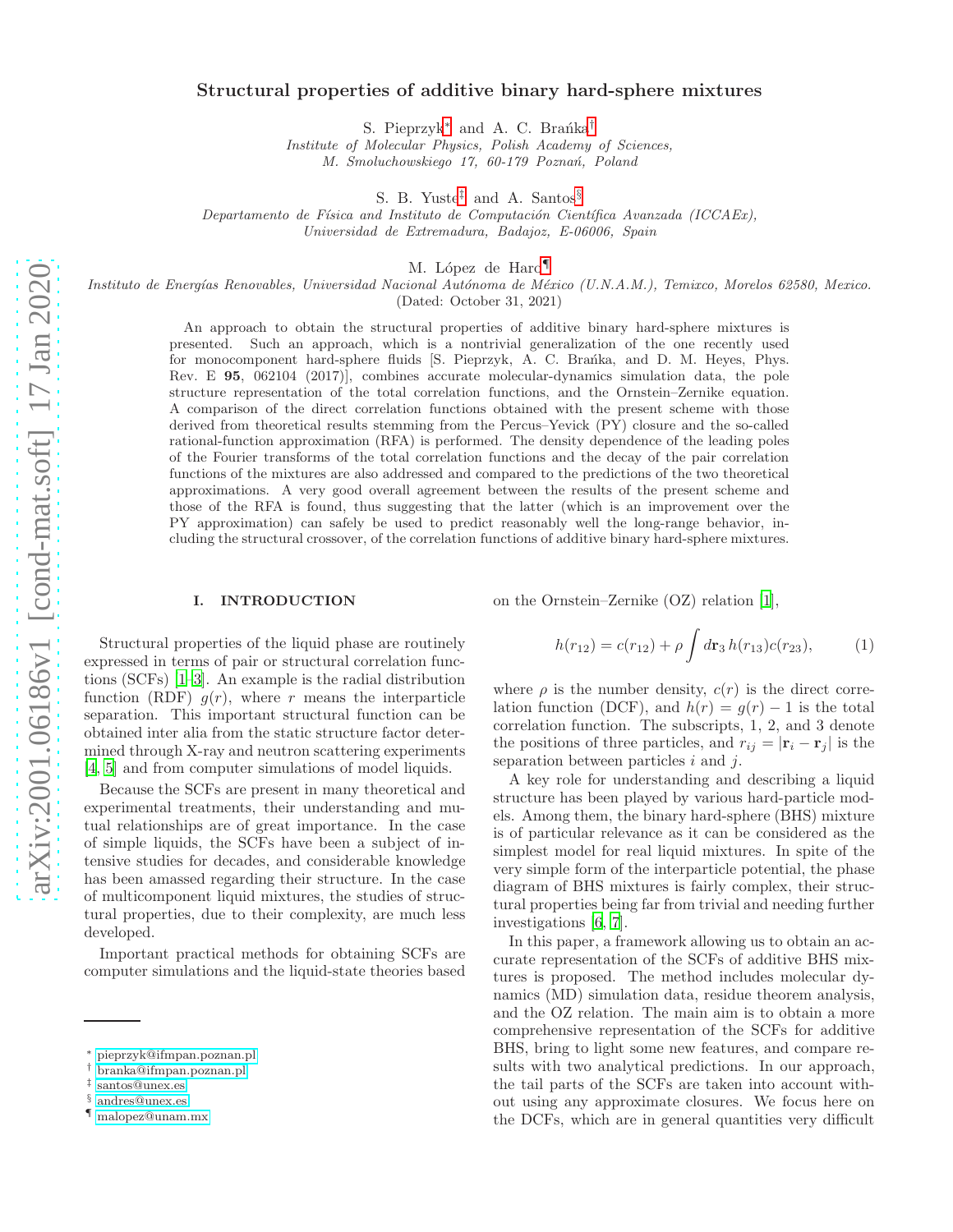to access from the RDFs due to inherent errors in truncated numerical Fourier transforms [\[8](#page-10-6)].

Analytical formulas from the Percus–Yevick (PY) approximation for the DCFs of monocomponent hardspheres and additive BHS mixtures have been available for many decades, and this can be considered as one of the most important results in the history of statistical-mechanical liquid-state theory. Just one year after Wertheim [\[9](#page-10-7)] and Thiele [\[10](#page-10-8)] found the exact solution of the (three-dimensional) OZ equation with the PY closure for a monocomponent HS fluid, Lebowitz extended the solution to additive BHS mixtures [\[11\]](#page-10-9). In the past two decades, some approximate analytical formulas for the SCFs have been proposed, mainly to reduce limitations of the PY theory. Yuste et al. [\[12](#page-10-10)[–17\]](#page-11-0) derived analytic approximations, for both the monocomponent hard-sphere (HS) case and additive HS mixtures, based on a generalization of the PY result. Their method, usually referred to as the Rational-Function Approximation (RFA), circumvents the thermodynamic consistency problem of the PY solution. In fact, the RFA can be seen as an augmented PY solution that includes an extra parameter,  $\alpha_{\textrm{RFA}}$ , such that the PY form is recovered by the choice  $\alpha_{RFA} = 0$ ; on the other hand, prescribing the isothermal compressibility and the contact values of the RDFs yields a quadratic (monocomponent HS fluid) or a quartic (additive BHS mixture) equation for  $\alpha_{RFA}$ . The RFA method has also been extended to nonadditive HS mixtures [\[18](#page-11-1)[–20\]](#page-11-2). Here, we implement the RFA approximation with the Boublik–Grundke– Henderson–Lee–Levesque (BGHLL) contact values [\[21](#page-11-3)– [23\]](#page-11-4) and the isothermal compressibility corresponding to the Boublík–Mansoori–Carnahan–Starling–Leland (BM-CSL) equation of state [\[21](#page-11-3), [24\]](#page-11-5). In this work, those two theoretical approximations (RFA and PY) will be compared with the DCFs obtained from simulation results of the RDFs via our proposed scheme. This in turn will be used to determine the two leading poles of the Fourier transforms of the total correlation functions, and to analyze the structural crossover in additive BHS [\[25,](#page-11-6) [26](#page-11-7)]. All of this will allow for an assessment of the performance of the RFA as a valuable tool for exploring different density and/or composition regions of BHS mixtures.

The work is organized as follows. In Sec. [II](#page-1-0) the general theory of the RDF and DCF is covered, focusing especially on the large-wavenumber limit in Fourier space. The monocomponent case is discussed in Sec. [III A.](#page-5-0) In Sec. [III B](#page-5-1) the calculation details for additive BHS mixtures are presented and discussed. The main conclusions are summarized in Sec. [IV.](#page-7-0)

### <span id="page-1-0"></span>II. STRUCTURAL CORRELATION FUNCTIONS

We consider an additive BHS mixture composed of small  $(s)$  and big  $(b)$  particles, characterized by the size ratio  $\sigma_s/\sigma_b \leq 1$ , where  $\sigma_s$  and  $\sigma_b$  are HS diameters.

Thus, there are three different separations between particles at contact: the small-small particle separation,  $\sigma_{ss}$  =  $\sigma_s$ , the small-big particle separation,  $\sigma_{sb} = \frac{1}{2}(\sigma_s + \sigma_b)$ , and the big-big particle separation,  $\sigma_{bb} = \sigma_b$ . The additive BHS system is defined with the pairwise interaction

$$
u_{ij}(r) = \begin{cases} \infty, & 0 < r < \sigma_{ij}, \\ 0, & r > \sigma_{ij}, \end{cases}
$$
 (2)

where  $i, j = s, b$ .

The partial packing fractions are defined as  $\eta_i$  =  $\frac{\pi}{6}\rho_i \sigma_i^3$ , where  $\rho_i = N_i/V$  are number densities,  $N_i$  and V being the number of particles of species  $i$  and the volume of the system, respectively. The total number of particles, number density, and packing fraction are  $N = N_s + N_b$ ,  $\rho = N/V = \rho_s + \rho_b$ , and  $\eta = \eta_s + \eta_b$ , respectively.

The focus in this work is on an accurate determination of the structural properties of the additive BHS fluid mixture by exploiting the pole method [\[1](#page-10-0), [2](#page-10-11), [25,](#page-11-6) [27,](#page-11-8) [28\]](#page-11-9). From the method it follows inter alia that the asymptotic decay of  $h_{ij}(r)$  is determined by the poles of the Fourier transform  $\tilde{h}_{ij}(k)$  with the imaginary part closest to the real axis [\[25\]](#page-11-6). Also, the method was recently shown to be a useful means to obtain the entire DCF and the first two poles in the case of the monocomponent HS fluid [\[28\]](#page-11-9). Below, we extend this scheme to the additive BHS mixture.

#### A. Total correlation functions

The representation of  $h_{ij}(r)$  of additive BHS mixtures in terms of the pole structure can be written as [\[1,](#page-10-0) [25](#page-11-6), [27](#page-11-8), [28](#page-11-9)]

<span id="page-1-2"></span>
$$
h_{ij}(r) = -\Theta(\sigma_{ij} - r) + \Theta(r - \sigma_{ij})
$$

$$
\times \sum_{n=1}^{\infty} \frac{A_{ij}^{(n)}}{r} e^{-\alpha_n r} \sin\left(\omega_n r + \delta_{ij}^{(n)}\right), \quad (3)
$$

where  $\Theta(x)$  is the Heaviside step function. The damping coefficients  $(\alpha_n)$  and the oscillation frequencies  $(\omega_n)$  are common to all the pairs, while the amplitudes  $(A_{ij}^{(n)})$  and the phase shifts  $(\delta_{ij}^{(n)})$  are specific for each  $h_{ij}(r)$  [\[27\]](#page-11-8). It is noteworthy that the Fourier transform,

$$
\tilde{h}_{ij}(k) = 4\pi \int_0^\infty dr \, r^2 h_{ij}(r) \frac{\sin(kr)}{kr},\tag{4}
$$

of the above representation for  $h_{ij}(r)$  can be expressed by the following analytic expression,

<span id="page-1-1"></span>
$$
\tilde{h}_{ij}(k) = 4\pi \left[ \frac{\sigma_{ij} \cos(\sigma_{ij} k)}{k^2} - \frac{\sin(\sigma_{ij} k)}{k^3} \right] + \frac{2\pi}{k} \sum_{n=1}^{\infty} \left[ P_{ij}^{(n)}(\sigma_{ij}, k) - P_{ij}^{(n)}(\sigma_{ij}, -k) \right], (5)
$$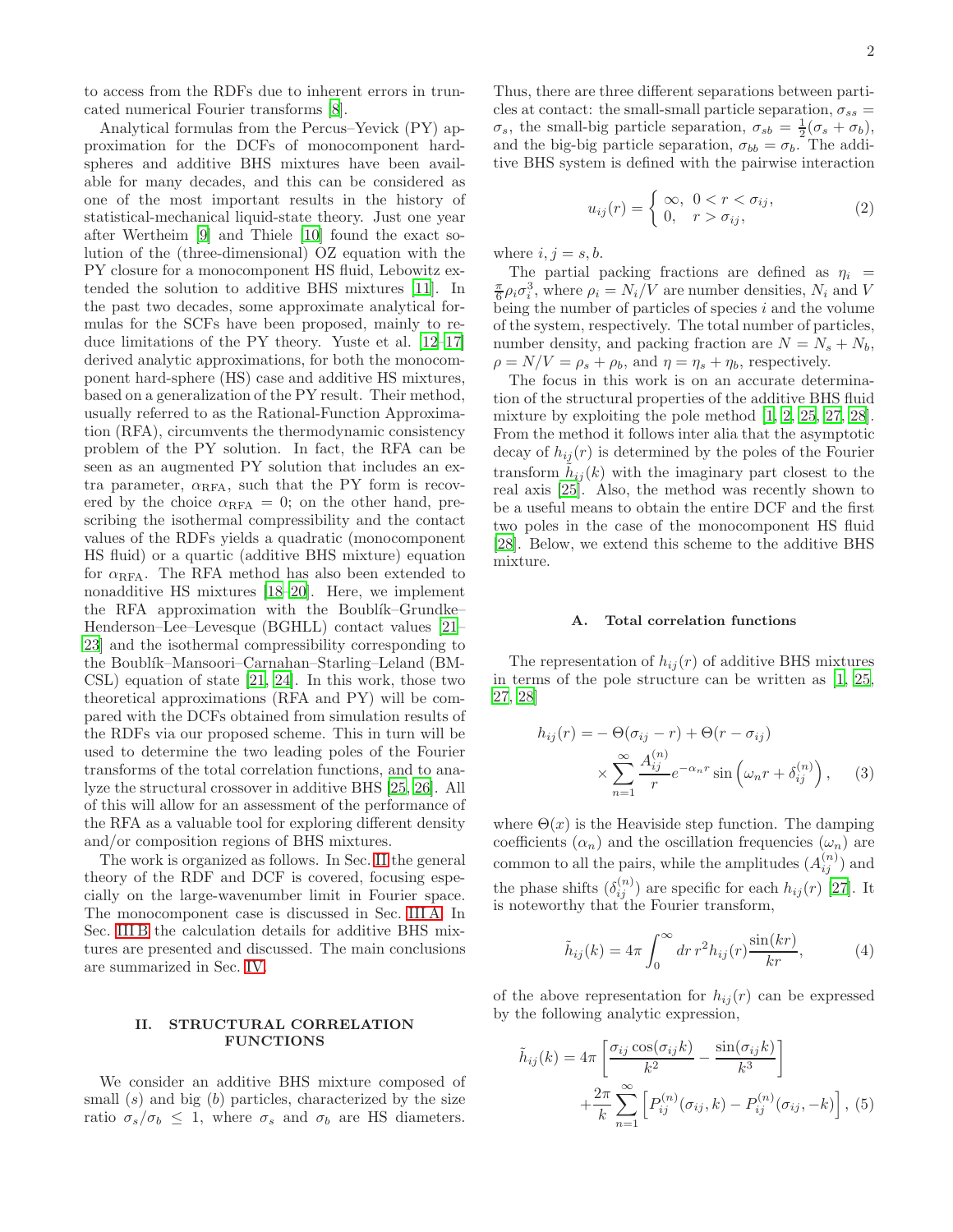where

<span id="page-2-5"></span>
$$
P_{ij}^{(n)}(\sigma_{ij},k) \equiv \frac{A_{ij}^{(n)}e^{-\alpha_n \sigma_{ij}}}{\alpha_n^2 + (\omega_n - k)^2} \left\{ \alpha_n \cos[\delta_{ij}^{(n)} + (\omega_n - k)\sigma_{ij}] - (\omega_n - k)\sin[\delta_{ij}^{(n)} + (\omega_n - k)\sigma_{ij}] \right\}.
$$
 (6)

### *1. Large-*k *limit*

The large-k limit or 'tail' of  $h_{ij}(k)$  can be obtained from Eq.  $(5)$  by expanding in negative powers of  $k$ the functions multiplying the trigonometric functions  $sin(\sigma_{ij}k)$  and  $cos(\sigma_{ij}k)$ , namely

<span id="page-2-1"></span>
$$
\tilde{h}_{ij}^{\text{tail}}(k) = \cos(\sigma_{ij}k) \sum_{n=1}^{\infty} \frac{C_{ij}^{(n)}}{k^{2n}} + \sin(\sigma_{ij}k) \sum_{n=1}^{\infty} \frac{D_{ij}^{(n)}}{k^{2n+1}}.
$$
 (7)

The first few coefficients  $C_{ij}^{(n)}$  and  $D_{ij}^{(n)}$  are given in Appendix [A,](#page-9-0) where it is also shown that those coefficients can be expressed in terms of derivatives of the RDF at contact (i.e., at  $r = \sigma_{ij}^+$ ) as

<span id="page-2-3"></span>
$$
C_{ij}^{(1)} = 4\pi\sigma_{ij}g_{ij}(\sigma_{ij}^+),\tag{8a}
$$

$$
D_{ij}^{(1)} = -4\pi \left[ g_{ij}(\sigma_{ij}^+) + \sigma_{ij} g'_{ij}(\sigma_{ij}^+) \right],
$$
 (8b)

$$
C_{ij}^{(2)} = -4\pi \left[ 2g'_{ij}(\sigma_{ij}^+) + \sigma_{ij}g''_{ij}(\sigma_{ij}^+) \right],
$$
 (8c)

$$
D_{ij}^{(2)} = 4\pi \left[ 3g_{ij}''(\sigma_{ij}^+) + \sigma_{ij}g_{ij}'''(\sigma_{ij}^+) \right],
$$
 (8d)

where single, double, and triple primes represent the first, second, and third derivatives of the RDF, respectively.

### *2. Small-*k *limit*

It can be shown from Eq. [\(5\)](#page-1-1) that  $\tilde{h}_{ij}(k)$  is an even function regular at  $k = 0$ , so that its Taylor expansion in powers of  $k$  is

$$
\tilde{h}_{ij}(k) = \tilde{h}_{ij}^{(0)} + \tilde{h}_{ij}^{(2)}k^2 + \tilde{h}_{ij}^{(4)}k^4 + \cdots, \qquad (9)
$$

where the zeroth-order term is

$$
\tilde{h}_{ij}^{(0)} = -\frac{4\pi}{3}\sigma_{ij}^3 + 4\pi \sum_{n=1}^{\infty} \frac{A_{ij}^{(n)} e^{-\alpha_n \sigma_{ij}}}{(\alpha_n^2 + \omega_n^2)^2}
$$
\n
$$
\times \left[ \omega_n (2\alpha_n + \alpha_n^2 \sigma_{ij} + \omega_n^2 \sigma_{ij}) \cos(\delta_{ij}^{(n)} + \omega_n \sigma_{ij}) + (\alpha_n^2 + \alpha_n^2 \sigma_{ij} - \omega_n^2 + \alpha_n \omega_n^2 \sigma_{ij}) \sin(\delta_{ij}^{(n)} + \omega_n \sigma_{ij}) \right].
$$
\n(10)

The coefficients of higher order are similar to the zerothorder one but have more complex expressions. The coefficients  $\tilde{h}_{ij}^{(0)}$  for all *ij* are involved in the isothermal compressibility  $\kappa_T$  [\[17](#page-11-0)].

## B. Direct correlation functions

The OZ relation, Eq. [\(1\)](#page-0-5), for binary mixtures in Fourier space, has the form [\[17\]](#page-11-0)

$$
\tilde{h}_{ij}(k) = \tilde{c}_{ij}(k) + \sum_{\ell} \rho_{\ell} \tilde{c}_{i\ell}(k) \tilde{h}_{\ell j}(k), \qquad (11)
$$

and in matrix notation,

<span id="page-2-4"></span>
$$
\widehat{\mathsf{h}}(k) = \widehat{\mathsf{c}}(k) \cdot \left[ \mathsf{I} + \widehat{\mathsf{h}}(k) \right],\tag{12}
$$

where  $\hat{h}_{ij}(k) \equiv \sqrt{\rho_i \rho_j} \tilde{h}_{ij}(k)$ ,  $\hat{c}_{ij}(k) \equiv \sqrt{\rho_i \rho_j} \tilde{c}_{ij}(k)$ , and I is the identity matrix. Thus,

$$
\widehat{\mathsf{c}}(k) = \widehat{\mathsf{h}}(k) \cdot [\mathsf{I} + \widehat{\mathsf{h}}(k)]^{-1} = \mathsf{I} - [\mathsf{I} + \widehat{\mathsf{h}}(k)]^{-1}.\tag{13}
$$

More explicitly, one has

<span id="page-2-0"></span>
$$
\tilde{c}_{ss}(k) = \frac{\tilde{h}_{ss}(k) + \rho_b \left[ \tilde{h}_{ss}(k)\tilde{h}_{bb}(k) - \tilde{h}_{sb}^2(k) \right]}{\mathcal{D}(k)}, \quad (14a)
$$

<span id="page-2-2"></span>
$$
\tilde{c}_{sb}(k) = \frac{\tilde{h}_{sb}(k)}{\mathcal{D}(k)},\tag{14b}
$$

where

$$
\mathcal{D}(k) = 1 + \rho_s \tilde{h}_{ss}(k) + \rho_b \tilde{h}_{bb}(k) + \rho_s \rho_b \left[ \tilde{h}_{ss}(k) \tilde{h}_{bb}(k) - \tilde{h}_{sb}^2(k) \right].
$$
 (15)

For the sake of conciseness, we omit the expression for  $\tilde{c}_{bb}(k)$ , which can be obtained from Eq. [\(14a\)](#page-2-0) by the simple exchange  $s \leftrightarrow b$ . Henceforth, we will do the same for any quantity of the form  $X_{bb}$ , which can then be obtained from  $X_{ss}$  by the same exchange of indices.

#### *1. Large-*k *limit*

Taking into account that the absolute value of  $\mathcal{D}^{\text{tail}} \equiv$  $D-1$  is smaller than 1, we can expand  $D^{-1} = 1-D^{\text{tail}} +$  $\mathcal{D}^{\text{tail}^2} + \cdots$  for large wave number k and use the tail forms as in Eq. [\(7\)](#page-2-1). As a consequence, the first few terms in the large-k limit ("tail") of  $\tilde{c}_{ij}(k)$  are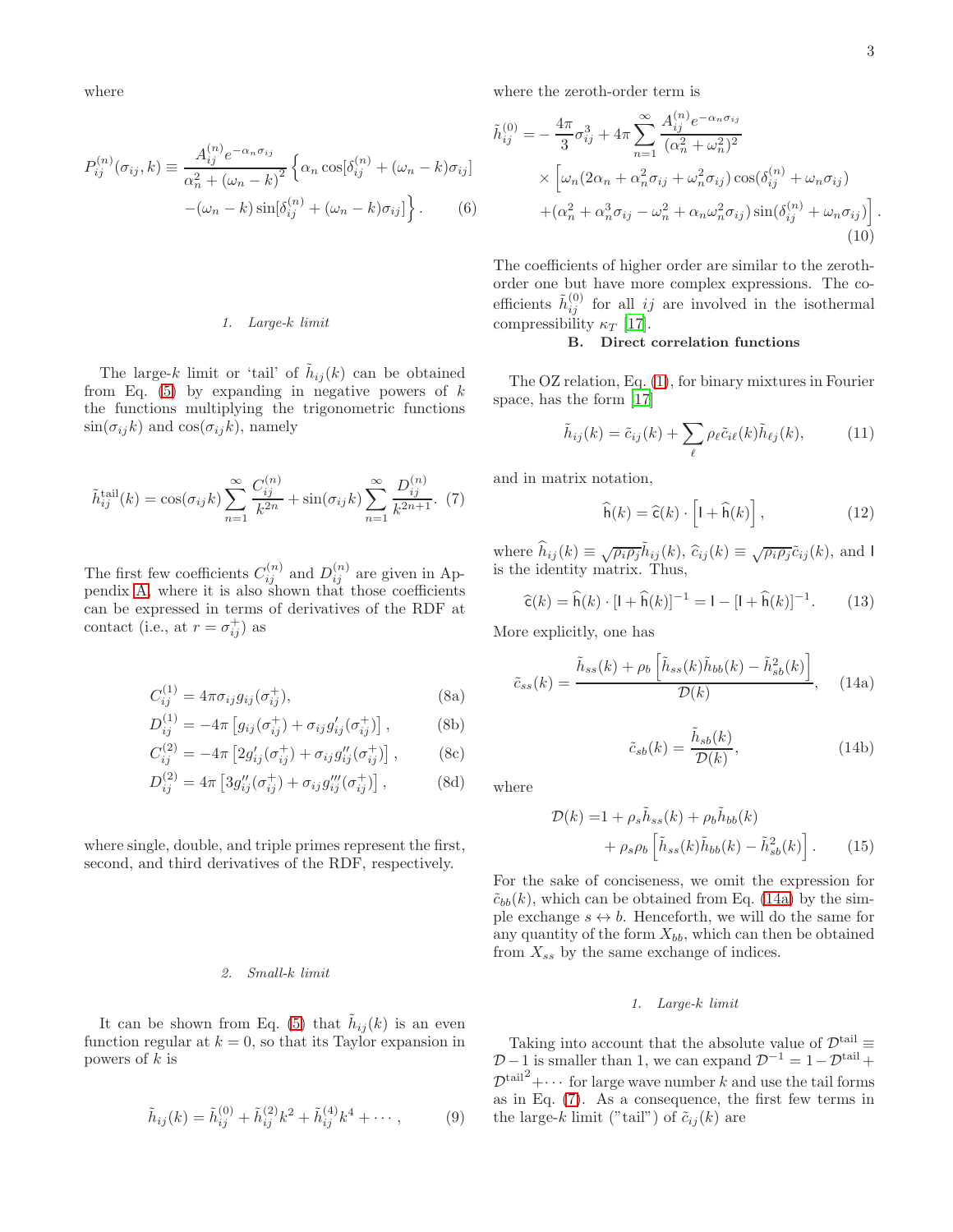<span id="page-3-4"></span>
$$
\tilde{c}_{ss}^{\text{tail}}(k) = \frac{C_{ss}^{(1)}}{k^2} \cos(\sigma_s k) + \frac{D_{ss}^{(1)}}{k^3} \sin(\sigma_s k) + \frac{C_{ss}^{(2)}}{k^4} \cos(\sigma_s k) - \rho_s \frac{C_{ss}^{(1)^2}}{k^4} \cos^2(\sigma_s k) - \rho_b \frac{C_{sb}^{(1)^2}}{k^4} \cos^2(\sigma_s k)
$$

$$
+ \frac{D_{ss}^{(2)}}{k^5} \sin(\sigma_s k) - 2\rho_s \frac{C_{ss}^{(1)} D_{ss}^{(1)}}{k^5} \sin(\sigma_s k) \cos(\sigma_s k) - 2\rho_b \frac{C_{sb}^{(1)} D_{sb}^{(1)}}{k^5} \sin(\sigma_{sb} k) \cos(\sigma_{sb} k) + \cdots, \quad (16a)
$$

$$
\tilde{c}_{sb}^{\text{tail}}(k) = \frac{C_{sb}^{(1)}}{k^2} \cos(\sigma_{sb}k) + \frac{D_{sb}^{(1)}}{k^3} \sin(\sigma_{sb}k) + \frac{C_{sb}^{(2)}}{k^4} \cos(\sigma_{sb}k) - \frac{C_{sb}^{(1)}}{k^4} \cos(\sigma_{sb}k) \left[ \rho_s C_{ss}^{(1)} \cos(\sigma_s k) + \rho_b C_{bb}^{(1)} \cos(\sigma_b k) \right]
$$

$$
+ \frac{D_{sb}^{(2)}}{k^5} \sin(\sigma_{sb}k) - \frac{D_{sb}^{(1)}}{k^5} \sin(\sigma_{sb}k) \left[ \rho_s C_{ss}^{(1)} \cos(\sigma_s k) + \rho_b C_{bb}^{(1)} \cos(\sigma_b k) \right]
$$

$$
- \frac{C_{sb}^{(1)}}{k^5} \cos(\sigma_{sb}k) \left[ \rho_s D_{ss}^{(1)} \sin(\sigma_s k) + \rho_b D_{bb}^{(1)} \sin(\sigma_b k) \right] + \cdots. \tag{16b}
$$

## 2. Evaluation of the function  $c_{ij}(r)$

From the Fourier transform  $\tilde{c}_{ij}(k)$  one can obtain the DCFs in real space as

$$
c_{ij}(r) = \frac{1}{2\pi^2} \int_0^\infty dk \, k^2 \tilde{c}_{ij}(k) \frac{\sin(kr)}{kr}.
$$
 (17)

At a practical level, it is useful to introduce an arbitrarily large wave number  $Q$  and decompose  $c_{ij}(r)$  into two contributions, namely

$$
c_{ij}(r) = c_{ij}^{\text{num}}(r) + c_{ij}^{\text{tail}}(r),
$$
\n(18)

where

<span id="page-3-0"></span>
$$
c_{ij}^{\text{num}}(r) = \frac{1}{2\pi^2} \int_0^Q dk \, k^2 \tilde{c}_{ij}(k) \frac{\sin(kr)}{kr}, \quad (19a)
$$

<span id="page-3-1"></span>
$$
c_{ij}^{\text{tail}}(r) = \frac{1}{2\pi^2} \int_Q^{\infty} dk \, k^2 \tilde{c}_{ij}^{\text{tail}}(k) \frac{\sin(kr)}{kr}.
$$
 (19b)

The first contribution, Eq. [\(19a\)](#page-3-0), can be obtained numerically (we have used the five-point method of integration) from  $\tilde{c}_{ij}(k)$  given in Eqs. [\(14\)](#page-2-2). In contrast, the second contribution, Eq. [\(19b\)](#page-3-1), can be evaluated analytically term by term [see Appendix [B,](#page-9-1) where the first few terms contributing to  $c_{ij}^{\text{tail}}(r)$  are explicitly given].

Let us stress that the tail functions  $c_{ij}^{\text{tail}}(r)$  [and, consequently, the functions  $\tilde{c}_{ij}^{\text{tail}}(k)$  or, equivalently,  $\tilde{h}_{ij}^{\text{tail}}(k)$ contain relevant information that cannot be omitted in any accurate representation of the DCFs.

#### *3. Discontinuities at*  $r = \sigma_{ij}$

As shown in Appendix [B,](#page-9-1)  $c_{ij}^{\text{tail}}(r)$  presents a zerothorder singularity (jump) at  $r = \sigma_{ij}$ . Since those discontinuities are independent of  $Q$ , and  $c_{ij}^{\text{num}}(r)$  is continuous, it turns out that the discontinuities of  $c_{ij}^{\text{tail}}(r)$  determine those of the full functions  $c_{ij}(r)$ . From the results of Appendix [B,](#page-9-1) one gets

<span id="page-3-2"></span>
$$
\Delta c_{ij}(\sigma_{ij}) = \frac{C_{ij}^{(1)}}{4\pi\sigma_{ij}} = g_{ij}(\sigma_{ij}^+),
$$
\n(20a)

$$
\Delta c'_{ij}(\sigma_{ij}) = -\frac{1}{4\pi} \left( \frac{C_{ij}^{(1)}}{\sigma_{ij}^2} + \frac{D_{ij}^{(1)}}{\sigma_{ij}} \right) = g'_{ij}(\sigma_{ij}^+), \quad (20b)
$$

$$
\Delta c_{ij}^{"}(\sigma_{ij}) = \frac{1}{4\pi} \left( \frac{2C_{ij}^{(1)}}{\sigma_{ij}^3} + \frac{2D_{ij}^{(1)}}{\sigma_{ij}^2} - \frac{C_{ij}^{(2)}}{\sigma_{ij}} \right) = g_{ij}^{"}(\sigma_{ij}^{+}),
$$
\n(20c)

$$
\Delta c_{ij}'''(\sigma_{ij}) = \frac{1}{4\pi} \left( -\frac{6C_{ij}^{(1)}}{\sigma_{ij}^4} - \frac{6D_{ij}^{(1)}}{\sigma_{ij}^3} + \frac{3C_{ij}^{(2)}}{\sigma_{ij}^2} + \frac{D_{ij}^{(2)}}{\sigma_{ij}} \right)
$$

$$
= g_{ij}'''(\sigma_{ij}^+), \tag{20d}
$$

where we have introduced the short-hand notation  $\Delta X(a) \equiv \lim_{r \to a^+} X(r) - \lim_{r \to a^-} X(r)$  and in the last steps use has been made of Eqs. [\(8\)](#page-2-3). Equations [\(20\)](#page-3-2) are consistent with the continuity of the indirect correlation functions  $h_{ij}(r) - c_{ij}(r)$  and their first three derivatives at  $r = \sigma_{ij}$ .

#### C. Determination of the poles of  $\tilde{h}_{ij}(k)$

From the OZ relation [\(12\)](#page-2-4) it is straightforward to obtain  $\widehat{h}(k) = [1 - \widehat{c}(k)]^{-1} \cdot \widehat{c}(k)$ . Therefore, the poles  $k = \pm \omega + i \alpha$  of  $\tilde{h}_{ij}(k)$  are given by the zeros of the determinant of  $I-\hat{\mathsf{c}}(k)$ , i.e.,  $D(k) \equiv [1-\rho_s\tilde{c}_{ss}(k)][1-\rho_b\tilde{c}_{bb}(k)] \rho_s \rho_b \tilde{c}_{sb}^2(k) = 0$ . By equating real and imaginary parts, the formulas

<span id="page-3-3"></span>
$$
1 = \rho_s I_s^{(0)}(\alpha, \omega) + \rho_b I_b^{(0)}(\alpha, \omega) + \rho_s \rho_b I_{sb}^{(0)}(\alpha, \omega), \quad (21a)
$$

$$
1 = \rho_s I_s^{(1)}(\alpha, \omega) + \rho_b I_b^{(1)}(\alpha, \omega) + \rho_s \rho_b I_{sb}^{(1)}(\alpha, \omega), \quad (21b)
$$

are obtained. The required integrals  $I_i^{(n)}$  and  $I_{sb}^{(n)}$  are presented in Appendix [C.](#page-10-12) If the DCFs,  $c_{ij}(r)$ , are known and decay sufficiently fast, the above equations provide a practical route to obtain the poles of  $\tilde{h}_{ij}(k)$ .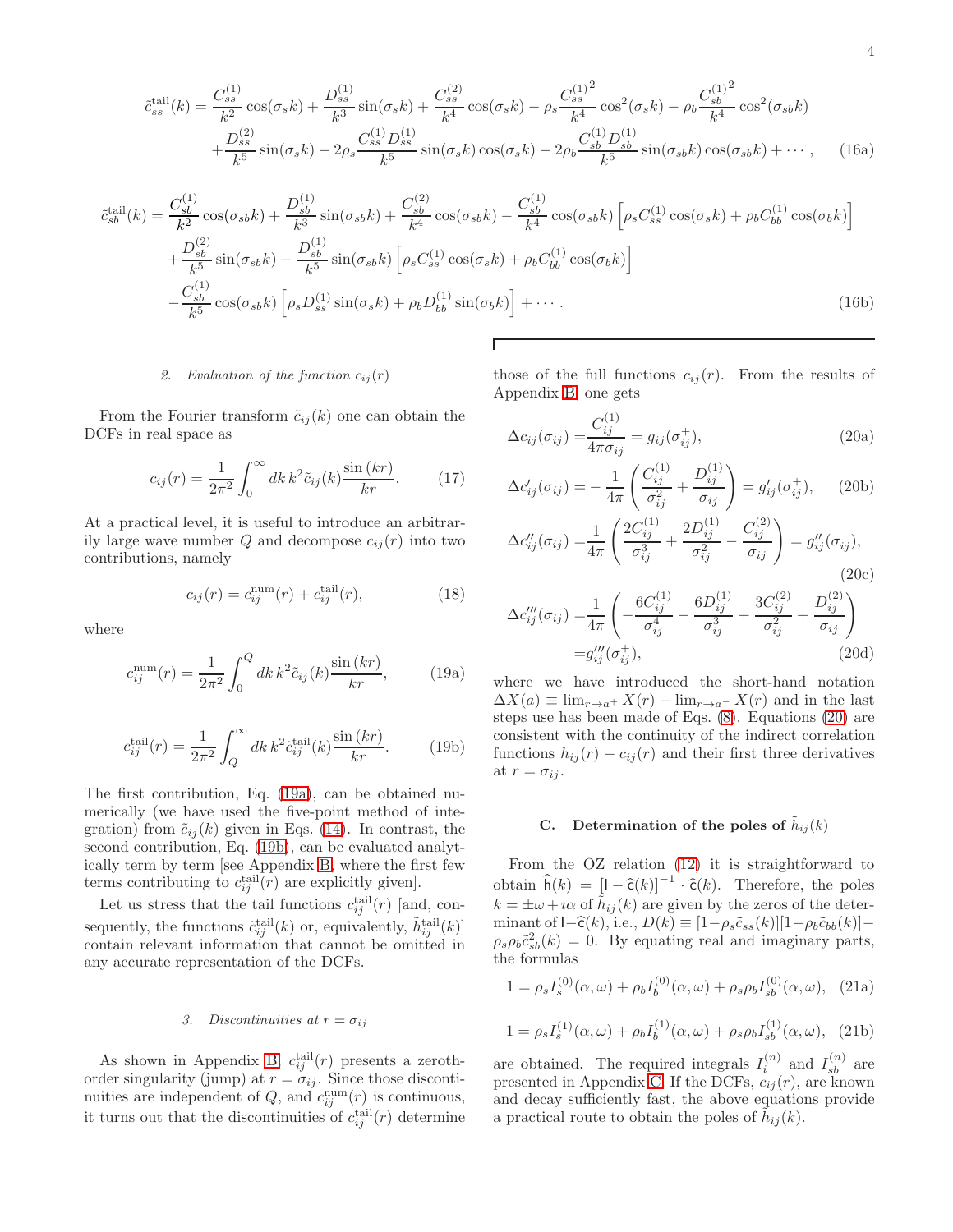



<span id="page-4-1"></span>FIG. 1. DCF for the monocomponent HS fluid in the regions (a)  $0 < r/\sigma < 1$  and (b)  $1 < r/\sigma < 2$ . The densities are, from top to bottom in (a) and from bottom to top in (b),  $\rho\sigma^3 = 0.2, 0.4, 0.5, 0.6, 0.7, 0.8, 0.9$ . In panel (b), the curves have been shifted vertically for better clarity. The open circles represent the results obtained from the WM-scheme (which combines MD data with the pole representation as described in Sec. [III\)](#page-4-0), the dashed lines are from the PY approximation, and the solid lines are from the RFA. Note that  $c^{\text{PY}}(r) = 0$ for  $r/\sigma > 1$ .

#### <span id="page-4-3"></span>D. Determination of amplitudes and phases

To determine  $h_{ij}(r)$  in Eq. [\(3\)](#page-1-2), the amplitudes,  $A_{ij}^{(n)}$ , and phase,  $\delta_{ij}^{(n)}$ , are required as well. The appropriate prescription for their evaluation was constructed by Evans et al. [\[25\]](#page-11-6) by application of the residue theorem. In the case of a binary mixture, the contribution to  $rh_{ii}(r)$ associated with the pair of poles  $k_{\text{pole}} = \omega + i\alpha$  and  $-k_{\text{pole}}^* = -\omega + i\alpha \text{ is } \bar{A}_{ij}e^{ik_{\text{pole}}r} + \bar{A}_{ij}^*e^{-ik_{\text{pole}}^*r},$  the 'complex amplitudes'  $\bar{A}_{ij}$  being given by the following expressions:

$$
\bar{A}_{ss} = \frac{k_{\text{pole}} \left(1 - \rho_b \bar{c}_{bb}\right)}{2\pi \rho_s \bar{D}'}, \quad \bar{A}_{sb} = \frac{k_{\text{pole}} \bar{c}_{sb}}{2\pi \bar{D}'},\tag{22}
$$



<span id="page-4-2"></span>FIG. 2. (a) First  $(\Pi_1)$  and (b) second  $(\Pi_2)$  poles of the monocomponent HS system for a number of different densities representative of the entire fluid region, from  $\rho \sigma^3 = 0.05$  (top point in each panel) to  $\rho \sigma^3 = 0.94$  (bottom point in each panel). Here,  $\alpha_n$  and  $\omega_n$  denote the damping coefficients and the oscillation frequencies, respectively (see Eq. [\(3\)](#page-1-2)). The open circles are the results obtained from the WM-scheme in Ref. [\[28](#page-11-9)] (i.e., the solution of Eqs. [\(21\)](#page-3-3) for the monocomponent HS fluid). The dashed lines are from the PY approximation, and the solid lines are from the RFA.

where

$$
\bar{D}' = -\rho_s \left(1 - \rho_b \bar{c}_{bb}\right) \bar{c}'_{ss} - \rho_b \left(1 - \rho_s \bar{c}_{ss}\right) \bar{c}'_{bb} - 2\rho_s \rho_b \bar{c}_{sb} \bar{c}'_{sb},
$$
\n(23a)\n
$$
\bar{c}_{ij} = \frac{4\pi}{k_{pole}} \int_0^\infty dr \, r c_{ij}(r) \left[\cosh(\alpha r) \sin(\omega r) + i \sinh(\alpha r) \cos(\omega r)\right],
$$
\n(23b)

$$
\bar{c}'_{ij} = -\frac{\bar{c}_{ij}}{k_{\text{pole}}} + \frac{4\pi}{k_{\text{pole}}} \int_0^\infty dr \, r^2 c_{ij}(r) \left[ \cosh(\alpha r) \cos(\omega r) - i \sinh(\alpha r) \sin(\omega r) \right]. \tag{23c}
$$

Note that  $\bar{c}_{ij} = \tilde{c}_{ij}(k_{\text{pole}}), \ \bar{c}'_{ij} = \tilde{c}'_{ij}(k_{\text{pole}}), \text{ and } \bar{D}' =$  $D'(k_{\text{pole}})$ . Provided the DCFs are known and the poles are determined from Eqs. [\(21\)](#page-3-3), then the amplitudes and phases can be evaluated from the real and imaginary parts of the complex amplitudes  $\bar{A}_{ij} = |\bar{A}_{ij}|e^{i(\delta_{ij}-\frac{\pi}{2})}$  [so, one obtains e.g.,  $A_{ij} = 2|\bar{A}_{ij}|$ . In this way, at least in principle, a contribution of each  $n$ -pole defined by  $\left\{ \overrightarrow{A}_{ij}^{(n)}, \alpha_n, \omega_n, \delta_{ij}^{(n)} \right\}$  to the  $h_{ij}(r)$  may be determined. In practice, the scheme is strongly limited by the accuracy of the DCFs, and even obtaining the contribution of the leading poles becomes a hard task. In this work, it is done for the two leading poles of the additive BHS mixture.

#### <span id="page-4-0"></span>III. RESULTS

In this Section we provide the analysis of the RDF and DCF, with special emphasis on the large-wave-number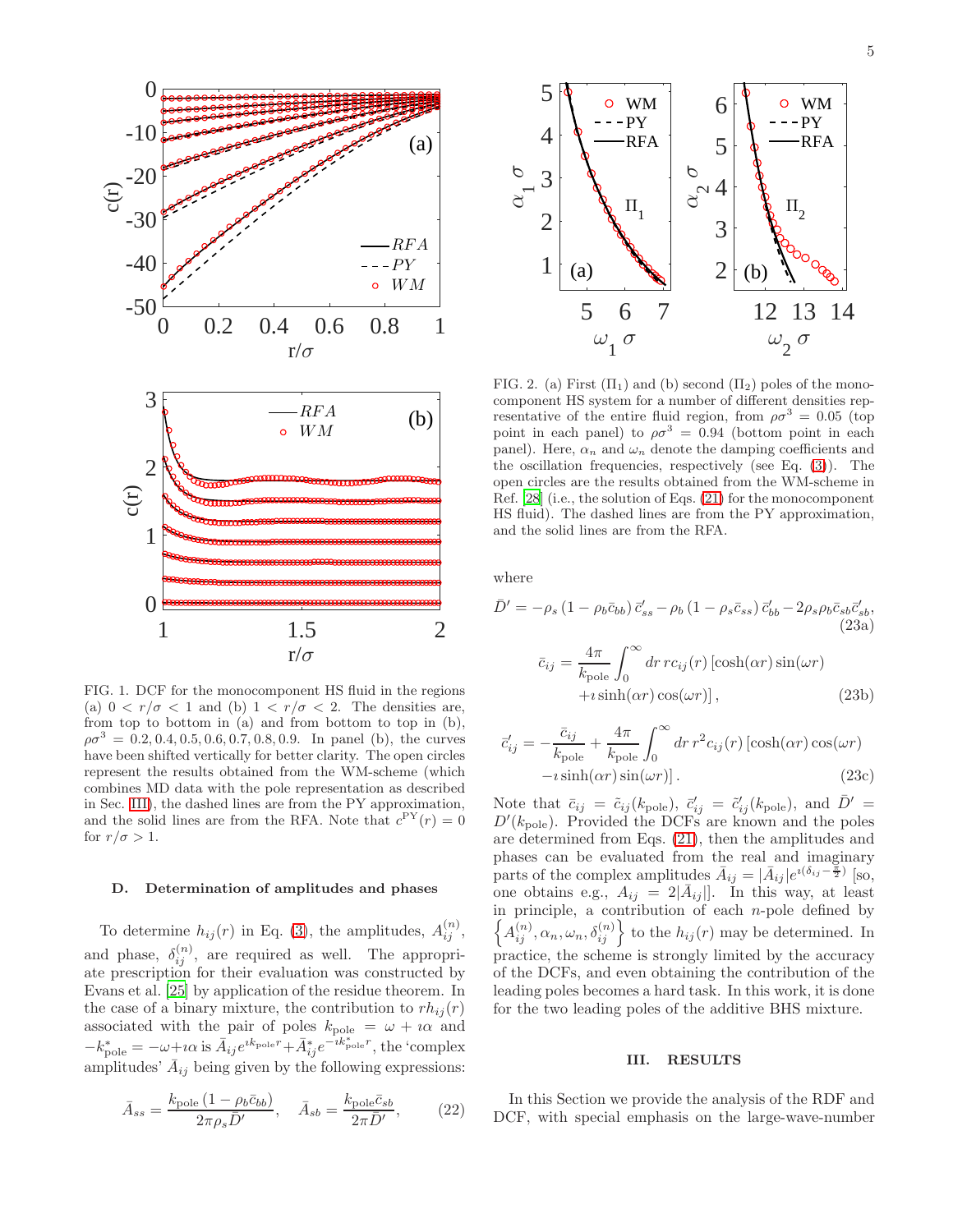limit in Fourier space. First we deal with the monocomponent case and subsequently we consider additive BHS mixtures.

#### <span id="page-5-0"></span>A. Monocomponent HS fluid

The monocomponent case was considered in Ref. [28](#page-11-9) and the associated SCFs were determined with the socalled WM-scheme (see Sec. [III B\)](#page-5-1), which combines the OZ equation, the residue theorem analysis, and simulation data. Here, for the sake of completeness, we revisit this monocomponent case. Figure [1](#page-4-1) shows the DCF at several densities as obtained from the WM-scheme and as given by the PY and RFA theoretical approaches. While the PY approximation predicts well the low-density behavior of the HS fluid, its agreement with the WMdetermined DCF deteriorates on increasing density. This known feature of the PY solution is considerably corrected by the RFA. As seen in Fig.  $1(a)$ , in the core region  $0 < r/\sigma < 1$  (where  $\sigma$  is the diameter of the spheres) the DCF points calculated with the WM-scheme follow practically exactly the prediction of the RFA. It is noteworthy that this excellent agreement takes place for all fluid densities, including those close to the freezing region.

The performance of the RFA at larger r-separations is also very good, as observed from Fig. [1\(](#page-4-1)b). On the other hand, small deviations between the monotonic (RFA) and the oscillatory (WM-scheme) results occur, although they are visible only for high densities.

In Fig. [2,](#page-4-2) the density dependences of the first  $(\Pi_1)$ and second  $(\Pi_2)$  poles determined with the WM-scheme are compared with those obtained from the PY and RFA approaches. The RFA reproduces almost perfectly the density dependence of the first pole, and in this respect it improves upon the outcome of the PY approximation. The results for the second pole [see Fig. [2\(](#page-4-2)b)] demonstrate the non-negligible role of the DCF part for  $r/\sigma > 1$ at sufficiently high densities. More precisely, the departure of the WM-scheme values and the theoretical ones occurs for  $\rho \sigma^3 > 0.7$ . It is worth mentioning that Statt et al.'s analysis for a one-component colloidal suspension yielded a plot similar to Fig. [2\(](#page-4-2)a) with simulation and experiment deviating from PY theory at very high packings [\[26\]](#page-11-7).

#### <span id="page-5-1"></span>B. Additive binary hard-sphere mixtures

In order to obtain accurate DCFs of additive BHS mixtures, the following analytic representation of  $h_{ij}(r)$  in the form of two functional parts is considered,

<span id="page-5-3"></span>
$$
h_{ij}^{WM}(r) = \begin{cases} -1, & 0 < r < \sigma_{ij}, \\ h_{ij}^{W}(r), & \sigma_{ij} < r < r_{ij}^{\min}, \\ h_{ij}^{M}(r), & r > r_{ij}^{\min}, \end{cases} \tag{24}
$$

<span id="page-5-5"></span>where

<span id="page-5-2"></span>
$$
h_{ij}^{W}(r) = \sum_{n=1}^{W} b_{ij}^{(n)} r^{n-1},
$$
\n(25a)

$$
h_{ij}^{M}(r) = \sum_{n=1}^{M} \frac{A_{ij}^{(n)}}{r} e^{-\alpha_n r} \sin(\omega_n r + \delta_{ij}^{(n)}).
$$
 (25b)

As explained below, the parameters  $\{b_{ij}^{(1)}, b_{ij}^{(2)}, \ldots, b_{ij}^{(W)}\}$ and  $\{A_{ij}^{(1)}, \alpha_1, \omega_1, \delta_{ij}^{(1)}, \ldots, A_{ij}^{(M)}, \alpha_M, \omega_M, \delta_{ij}^{(M)}\}\$ are obtained by a fitting procedure.

The form of  $h_{ij}^W(r)$  in Eq. [\(25a\)](#page-5-2) is fairly arbitrary, but we seek a rather simple function which provides sufficient flexibility at the next stages of the calculation. In this respect, the polynomial form, the Fourier transform of which can be obtained analytically, is a convenient and appropriate form. A suitable choice for  $r_{ij}^{\min}$  is the position of the first minimum of  $h_{ij}(r)$ . Also, our tests suggest that, for most studied densities, the optimal choices for W and M are in the range of, approximately,  $8-15$  and in this way the final results are fairly insensitive to the particular values of those parameters. In the results presented below we have usually taken  $W = 15$  and  $M = 10$ .

Furthermore, the function  $h_{ij}^{WM}$  and its first derivative are constrained to be continuous at  $r = r_{ij}^{\text{min}}$ , so that the following continuity conditions are imposed in the scheme,

$$
h_{ij}^{W}(r_{ij}^{\min}) = h_{ij}^{M}(r_{ij}^{\min}),
$$
\n(26a)

$$
\left. \frac{\partial h_{ij}^W(r)}{\partial r} \right|_{r_{ij}^{\min}} = \left. \frac{\partial h_{ij}^M(r)}{\partial r} \right|_{r_{ij}^{\min}} = 0. \quad (26b)
$$

Moreover, the contact values proposed, independently, by Boublík  $[21]$ , Grundke and Henderson  $[22]$ , and Lee and Levesque [\[23\]](#page-11-4) are enforced, so that

$$
h_{ij}^W(\sigma_{ij}^+) = \frac{\eta}{1-\eta} + \frac{3}{2} \frac{\eta}{(1-\eta)^2} \frac{\sigma_i \sigma_j}{\sigma_{ij}} \frac{\mu_2}{\mu_3}
$$
  
 
$$
+ \frac{1}{2} \frac{\eta^2}{(1-\eta)^3} \left(\frac{\sigma_i \sigma_j}{\sigma_{ij}} \frac{\mu_2}{\mu_3}\right)^2, \quad \mu_n \equiv \frac{1}{\rho} \sum_i \rho_i \sigma_i^n.
$$
(27)

The Fourier transform of the above representation of  $h_{ij}^{WM}(r)$  in Eq. [\(24\)](#page-5-3) is given by the analytic expression

<span id="page-5-4"></span>
$$
\tilde{h}_{ij}^{WM}(k) = 4\pi \left[ \frac{\sigma_{ij} \cos(k\sigma_{ij})}{k^2} - \frac{\sin(k\sigma_{ij})}{k^3} \right] + \tilde{h}_{ij}^{W}(k) \n+ \tilde{h}_{ij}^{M}(k),
$$
\n(28)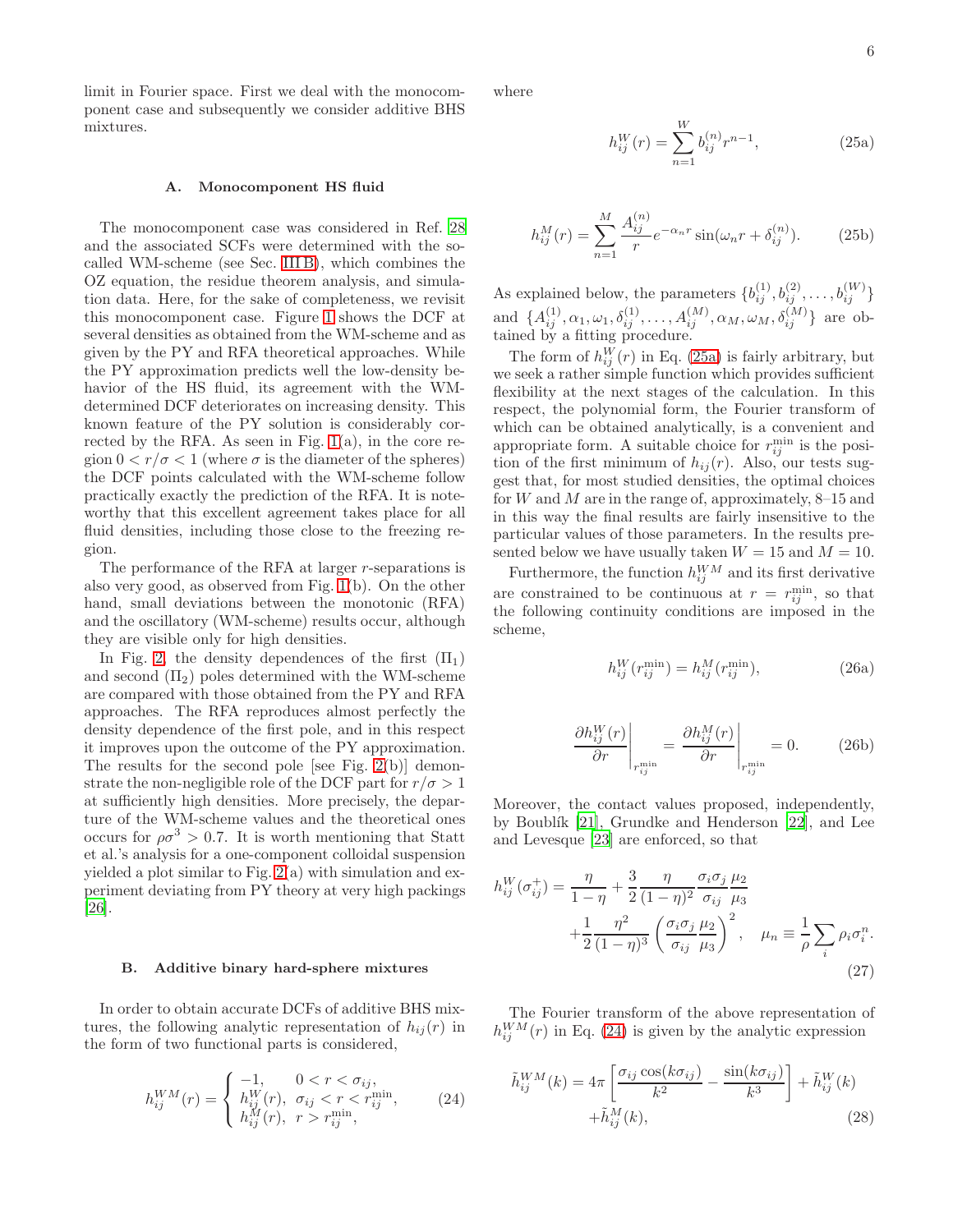<span id="page-6-2"></span>where

<span id="page-6-0"></span>
$$
\tilde{h}_{ij}^{W}(k) = \sum_{n=1}^{\left[\frac{W+3}{2}\right]} \frac{4\pi}{k^{2n}} \left[ s_{ij}^{(n)}(\sigma_{ij}) \cos(k\sigma_{ij}) - s_{ij}^{(n)}(r_{ij}^{\min}) \right] \times \cos(kr_{ij}^{\min}) + \sum_{n=1}^{\left[\frac{W+2}{2}\right]} \frac{4\pi}{k^{2n+1}} \left[ t_{ij}^{(n)}(\sigma_{ij}) \sin(k\sigma_{ij}) - t_{ij}^{(n)}(r_{ij}^{\min}) \sin(kr_{ij}^{\min}) \right],
$$
\n(29a)

<span id="page-6-1"></span>
$$
\tilde{h}_{ij}^{M}(k) = \frac{2\pi}{k} \sum_{n=1}^{M} \left[ P_{ij}^{(n)}(r_{ij}^{\min}, k) - P_{ij}^{(n)}(r_{ij}^{\min}, -k) \right].
$$
\n(29b)

In the upper summation limits of Eq.  $(29a)$ ,  $[\cdots]$  denotes the integer part, and the coefficients  $s_{ij}^{(n)}(a)$  and  $t_{ij}^{(n)}(a)$ (with  $a = \sigma_{ij}$  and  $a = r^{\min}_{ij}$ ) are linear combinations of the coefficients  $b_{ij}^{(n)}$  whose explicit expressions will be omitted here for the sake of simplicity. We recall that in Eq. [\(29b\)](#page-6-1)  $P_{ij}^{(n)}$  is defined by Eq. [\(6\)](#page-2-5).

Equations  $(24)$ – $(29)$ , along with the scheme discussed in Sec. [II,](#page-1-0) can be used as a practical means for determining the SCFs (in particular, the DCFs) of additive BHS mixtures. More explicitly, Eq. [\(28\)](#page-5-4) is inserted into Eqs. [\(14\)](#page-2-2) to obtain an analytic form for  $\tilde{c}_{ij}^{WM}(k)$  and hence  $c_{ij}^{\text{num}}(r)$  by the numerical integration defined by Eq. [\(19a\)](#page-3-0). Also, by expanding  $\tilde{h}_{ij}^{WM}(k)$  for large wavenumbers, we obtain a tail form with the structure of Eq. [\(7\)](#page-2-1) and hence a tail DCF,  $\tilde{c}_{ij}^{\text{tail}}(k)$ , with the structure of Eqs. [\(16\)](#page-3-4); analytical integration then yields  $c_{ij}^{\text{tail}}(r)$  from Eq. [\(19b\)](#page-3-1). In what follows, as done in the monocomponent HS case, we will refer to this as the WM-scheme.

The set of parameters in Eqs. [\(25\)](#page-5-5) was determined by a nonlinear fitting procedure based on the minimization of  $|h_{ij}^{WM}(r) - h_{ij}^{MD}(r)| < 10^{-3}$  for each  $r/\sigma_{ij} \in (1, r_c^*)$ , where  $h_{ij}^{\text{MD}}(r)$  was obtained from our MD simulations. A choice  $r_c^* = 5$  was seen to be sufficient for our calculations.

The computation of  $h_{ij}^{\text{MD}}(r)$  was performed with the DYNAMO program [\[29\]](#page-11-11), for the total packing fraction set to  $\eta = 0.5$  and partial packing fractions  $\eta_s$ 0.05, 0.1, 0.15, 0.20, 0.22, 0.24, 0.26, 0.28, 0.30, 0.35, 0.40; the size ratio was fixed at  $\sigma_s/\sigma_b = 0.648$ . These specific conditions were chosen to compare the results for this BHS system with those that were obtained before by simulation and experiment [\[26](#page-11-7)]. The data for  $h_{ij}^{\text{MD}}(r/\sigma_{ij} < r_c^*)$  must be obtained from long simulations with a large number of particles  $(N \sim 10^4)$ . Only in this way can the finite-size effects and the statistical errors in the simulations be reduced sufficiently. In order to test the N-dependence and assess those finite size effects, some calculations were carried out for systems of  $N = 2916, 4000, 6912, 8788,$  and 16384 particles. It was checked that the simulations for the system of 8 788 particles were sufficient to obtain reasonably accurate data.

The histogram grid size of  $g_{ij}(r)$  was set to  $\delta r / \sigma_{ij} =$ 0.01, which was found to be an optimal choice. The MD simulations were carried out typically for a total number of  $2 \times 10^9$  collisions, and the statistical uncertainty of the  $h_{ij}^{\text{MD}}(r)$  function was obtained with the block averaging method [\[30](#page-11-12)]. For each density, and in the whole range  $r/\sigma_{ij} \in (1, r_c^*)$ , the accuracy of  $h_{ij}^{\text{MD}}(r)$  was such that the estimated uncertainty was  $< 10^{-3}$ , being up to 0.002 near contact for the highest densities and becoming less than 0.0001 at larger particle separations. For large systems, the finite-size effects in the MD calculations of the RDF arise mainly from fixing the particle number, i.e., from the relation between canonical and grand-canonical ensembles. The corrections required to convert data from the MD simulations to the canonical ensemble are of  $\mathcal{O}(1/N^2)$  [\[31,](#page-11-13) [32\]](#page-11-14), which are negligible here. Also, it was checked for a few densities that the remaining part of the correction factor involving density derivatives was smaller than the obtained data accuracy and therefore could be neglected.

The resulting DCFs,  $c_{ij}^{WM}(r)$ , are shown in Fig. [3,](#page-7-1) together with the RFA and PY results, in the region  $0 < r < \sigma_{ij}$ . For all three DCFs and all studied partial packing fractions  $\eta_s$  there is very good agreement between the WM-scheme and the RFA results. The agreement with the PY approximation is less satisfactory and deteriorates significantly with increasing packing fraction. Figure [3](#page-7-1) is supplemented by Fig. [4,](#page-7-2) where the DCFs are shown in the region  $r > \sigma_{ij}$ . As in the monocomponent case [see Fig. [1\(](#page-4-1)b)], the WM-scheme shows a (damped) oscillatory behavior, a feature not captured by the RFA. These small deviations between the monotonic (RFA) and the oscillatory (WM-scheme) results are expected to be reflected in the subleading pole density dependence. Also, it is worth noticing that the key region  $r \gtrsim \sigma_{ij}$  is very well described by the RFA.

## 1. Determination of the poles of  $\tilde{h}_{ij}(k)$

The obtained DCFs,  $c_{ij}(r)$ , allow for the determination of the leading poles of  $\tilde{h}_{ij}(k)$  by application of the relations in Eqs. [\(21\)](#page-3-3) and the results for the first two poles  $(\Pi_1 \text{ and } \Pi_2)$  are presented in Fig. [5.](#page-8-0) The pole  $\Pi_1$ has  $\omega_1 \sigma_b \gtrsim 2\pi$ , which corresponds to a wavelength in the oscillatory decay of  $h_{ij}(r)$  comparable to the diameter of the big spheres, while the pole  $\Pi_2$  has  $\omega_2 \sigma_b \gtrsim 2\pi \sigma_b/\sigma_s$ , corresponding to a wavelength comparable to the diameter of the small spheres. An interesting structural crossover [\[25,](#page-11-6) [26\]](#page-11-7) occurs at  $\eta_s \simeq 0.29$ , such that the leading pole (i.e., the pole with a smaller value of  $\alpha$ ) changes from  $\Pi_1$  if  $\eta_s < 0.29$  to  $\Pi_2$  if  $\eta_s > 0.29$ .

The agreement between the WM-scheme and the theoretical predictions is very good, especially in the case of the RFA. In fact, the improvement of the RFA over the PY approximation is quite apparent for the subleading pole (i.e.,  $\Pi_1$  if  $\eta_s > 0.29$  and  $\Pi_2$  if  $\eta_s < 0.29$ ). This subleading pole reflects the role of the DCFs in the re-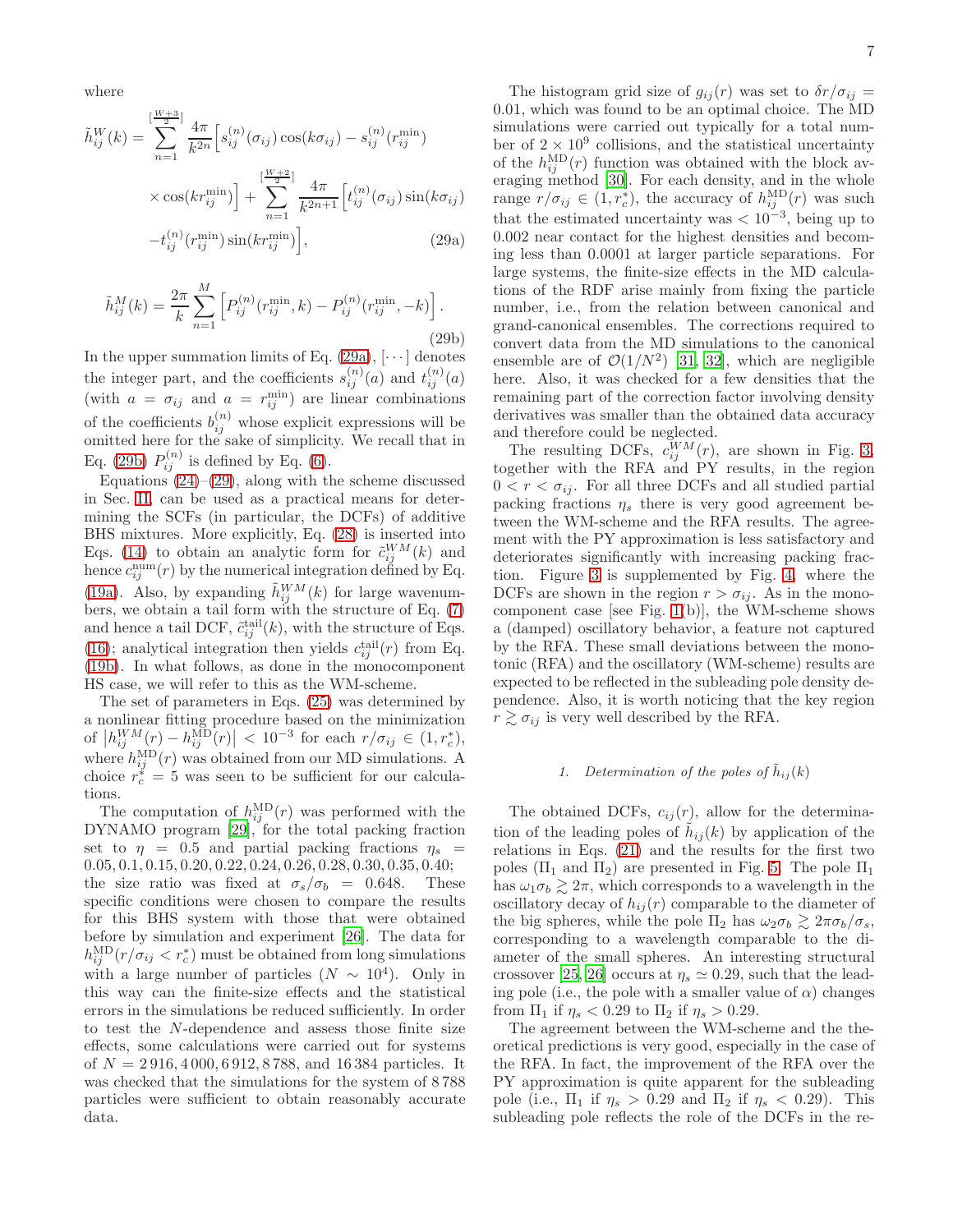8



<span id="page-7-1"></span>FIG. 3. Plots of (a) small-small, (b) small-big, and (c) big-big DCFs in the region  $0 < r < \sigma_{ij}$  for additive BHS mixtures with a size ratio  $\sigma_s/\sigma_b = 0.648$  and a total packing fraction  $\eta = 0.5$ . The partial packing fractions are, from top to bottom,  $\eta_s = 0.05, 0.10, 0.20, 0.30, 0.35$ . The open circles represent the results obtained from the WM-scheme, the dashed lines are from the PY approximation, and the solid lines are from the RFA. In the insets, the differences  $\Delta_{PY} = c_{ij}^{WM}(r) - c_{ij}^{PY}(r)$  and  $\Delta_{\text{RFA}} = c_{ij}^{WM}(r) - c_{ij}^{\text{RFA}}(r)$  are shown, those differences increasing with increasing  $\eta_s$ .



<span id="page-7-2"></span>FIG. 4. Plots of (a) small-small, (b) small-big, and (c) big-big DCFs in the region  $r > \sigma_{ij}$  for additive BHS mixtures with a size ratio  $\sigma_s/\sigma_b = 0.648$  and a total packing fraction  $\eta = 0.5$ . The partial packing fractions are, from bottom to top,  $\eta_s = 0.05, 0.10, 0.20, 0.30, 0.35$ . The curves have been shifted vertically for better clarity. The open circles represent the results obtained from the WM-scheme and the solid lines are from the RFA. Note that  $c_{ij}^{\text{PY}}(r) = 0$  for  $r > \sigma_{ij}$ .

gion  $r > \sigma_{ij}$  and their subtle but important influence on the long-range structure of additive BHS fluid mixtures. We have checked that the behaviors  $c_{ij}(r > \sigma_{ij})$  do indeed have an impact on the subleading pole by considering 'hybrid' DCFs given by the WM-scheme for  $r < \sigma_{ij}$ and either  $c_{ij}(r) = c_{ij}^{\text{PY}}(r) = 0$  or  $c_{ij}(r) = c_{ij}^{\text{RFA}}(r)$  for  $r > \sigma_{ij}$ . From the results for the monocomponent HS fluid (see Fig. [2\)](#page-4-2), it may be expected that the performance of the RFA for the subleading pole deteriorates at higher values of the total packing fraction of the system. Further studies at other conditions and for different BHS systems are needed to be performed.

In Fig. [5,](#page-8-0) the recent results by Statt et al. [\[26](#page-11-7)], obtained from a direct fitting of the RDF simulation data, are also shown. The authors also performed particle resolved experiments on HS like colloids. In general, the direct fitting of the  $h_{ij}(r)$  functions in a finite domain may provide ambiguous information on the leading poles because of possible errors due to factors such as the choice of the distance interval, the number of poles considered in the fitting, and the separation between the poles. However, it is interesting to observe that the results of Ref.

[26](#page-11-7) reflect quite well the trends of  $\Pi_1$  and  $\Pi_2$ .

The structural crossover phenomenon is illustrated in Fig. [6,](#page-8-1) where the decay of  $h_{ss}(r)$  at  $\eta_s = 0.1$  and  $\eta_s = 0.4$ is shown. The amplitudes and phases were calculated from the scheme described in Sec. [II D.](#page-4-3) It was also verified numerically that the amplitude and phase relations [\[25\]](#page-11-6)  $A_{ss}A_{bb} = A_{sb}^2$  and  $\delta_{ss} + \delta_{bb} = 2\delta_{sb}$  were satisfied. It is observed that the wavelength of the oscillatory decay is close to  $\sigma_b$  at  $\eta_s = 0.1$ , while it is close to  $\sigma_s$  at  $\eta_s = 0.4$ . It is also noteworthy that a leading-pole representation of  $h_{ss}(r)$  is already quite good, even for not large distances  $(r \approx 2\sigma_b)$ . A two-pole representation  $(M = 2)$ , including the leading and subleading terms, turns out to be excellent for distances beyond the second maximum.

#### <span id="page-7-0"></span>IV. CONCLUSIONS

In this work we have investigated the SCFs of additive BHS mixtures. A scheme combining accurate MD simulation data, the pole structure representation of the total correlation functions  $h_{ij}(r)$ , and the OZ equation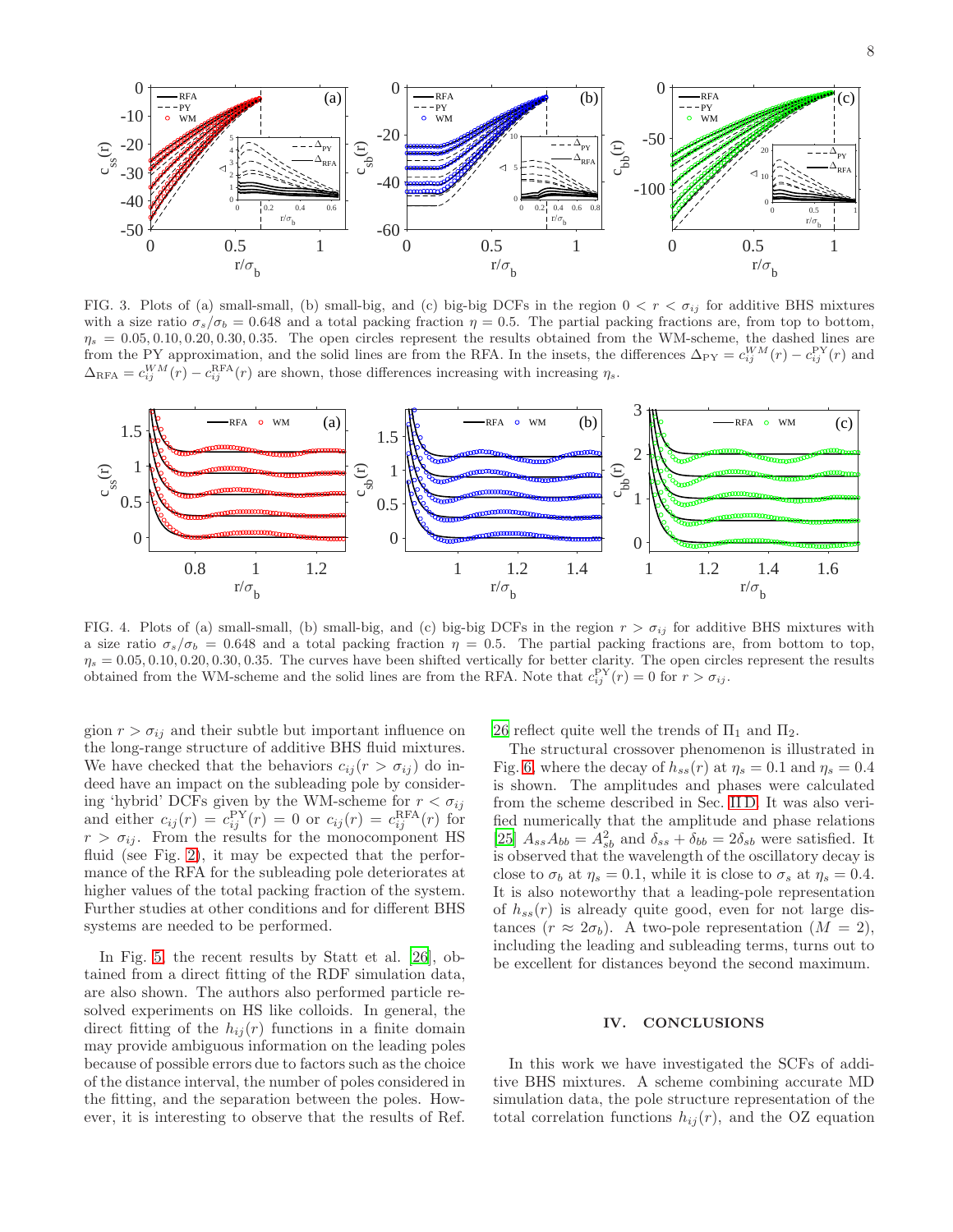

<span id="page-8-0"></span>FIG. 5. Structure of the two leading poles for additive BHS mixtures with a size ratio  $\sigma_s/\sigma_b = 0.648$  and a total packing fraction  $\eta = 0.5$ . Here,  $\alpha$  and  $\omega$  denote the damping coefficient and the oscillation frequency, respectively (see Eq. [\(3\)](#page-1-2)). Big (green) circles are results from the WM-scheme (for each  $\eta_s$ ,  $\alpha$  and  $\omega$  were obtained by solving Eqs. [\(21\)](#page-3-3)), small (red) circles are simulations results from Statt et al. [\[26](#page-11-7)], black solid lines are from the RFA, and grey solid lines are from the PY approximation. The horizontal blue double-sided arrow indicates the location of the structural crossover, which takes place near  $\eta_s = 0.29$  and  $\alpha \sigma_b = 2.4$ . The left and right poles are denoted as  $\Pi_1$  (first) and  $\Pi_2$  (second), respectively (see main text).

has been developed. It is a nontrivial extension of the approach exploited previously for the monocomponent HS fluid [\[28\]](#page-11-9).

An important feature of the presented scheme is that some of the calculations can be performed analytically by taking into account the analytical forms for long distances (real space) and wave-numbers (Fourier space). In this way, the DCFs can be determined with great accuracy, thus allowing for calculating the density dependence of the leading poles and hence the decay of the pair correlation functions  $g_{ij}(r)$  of the bulk liquid mixtures.

The obtained results were compared with analytical predictions of the PY and RFA approximations. In the range of the studied densities, a very good agreement between the RFA and the calculated DCFs is found for separations less than  $\sigma_{ij}$ . Such an agreement is observed also for the first pole. In the case of the second pole for

monocomponent fluids, a slight discrepancy for higher densities is supposed to be caused by an oscillatory form of the DCFs at separations greater than the sphere diameter. In the case of the BHS mixtures analyzed  $(\eta = 0.5)$ , however, the agreement is found to be good also for the second pole. Thus, our results indicate that the RFA can predict well the long-range behavior of the SCFs of BHS mixtures, including the structural crossover, thus representing an improvement over the PY approximation.

#### ACKNOWLEDGMENTS

S.P. is grateful to the Universidad de Extremadura, where most of this work was carried out during his scientific internship, which was supported by Grant No. DEC-2018/02/X/ST3/03122 financed by the National Science Center, Poland. M.L.H. also wishes to thank the hospitality of Universidad de Extremadura during a short summer visit in which part of this work was done. S.B.Y and A.S. acknowledge support by the Spanish Agencia Estatal de Investigación Grant (partially financed by the ERDF) No. FIS2016-76359-P and by the Junta de Extremadura (Spain) Grant (also partially financed by the ERDF) No. GR18079. Some of the calculations were performed at the Poznań Supercomputing and Networking Center (PCSS).



<span id="page-8-1"></span>FIG. 6. Small-small correlation function  $h_{ss}(r)$  for additive BHS mixtures with  $\sigma_s/\sigma_b = 0.648$ ,  $\eta = 0.5$ , and (a)  $\eta_s = 0.1$ and (b)  $\eta_s = 0.4$ . The open (red) circles are the MD data, while the solid (blue) and dot-dashed (black) lines represent the contribution of  $\Pi_1$  and  $\Pi_2$  pole, respectively. Note a change in the type of the leading pole describing the decay of the function at  $\eta_s = 0.1 \ (\Pi_1)$  and  $\eta_s = 0.4 \ (\Pi_2)$ .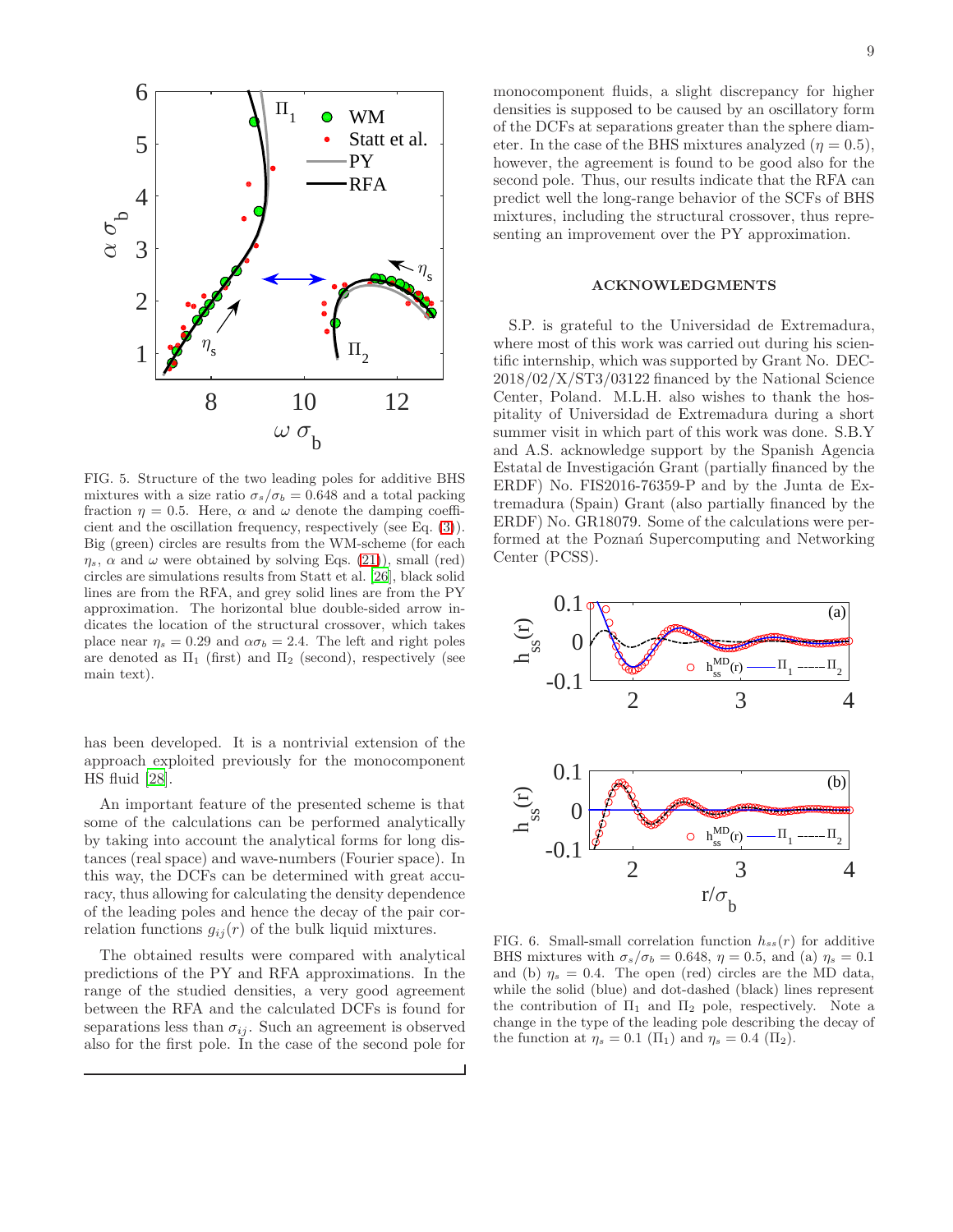# <span id="page-9-3"></span><span id="page-9-0"></span>Appendix A: Coefficients in the large-k limit of  $\tilde{h}_{ij}(k)$

In this Appendix, a derivation of the large wavenumber k expressions in Eqs.  $(7)-(8)$  $(7)-(8)$  is presented. By making use of the mathematical identities  $sin(a \pm x) = sin(a) cos(x) \pm cos(a) sin(x)$ ,  $cos(a \pm x) = cos(a) cos(x) \mp sin(a) sin(x)$ , and  $(1+x)^{-1} = 1 - x + x^2 - x^3 + \cdots$ , it is possible to obtain Eq. [\(7\)](#page-2-1) from Eq. [\(5\)](#page-1-1), the first few coefficients being

$$
C_{ij}^{(1)} = 4\pi\sigma_{ij} + 4\pi \sum_{n=1}^{\infty} A_{ij}^{(n)} e^{-\alpha_n \sigma_{ij}} \sin(\omega_n \sigma_{ij} + \delta_{ij}^{(n)}), \tag{A1a}
$$

$$
D_{ij}^{(1)} = -4\pi - 4\pi \sum_{n=1}^{\infty} A_{ij}^{(n)} e^{-\alpha_n \sigma_{ij}} \left[ \omega_n \cos(\omega_n \sigma_{ij} + \delta_{ij}^{(n)}) - \alpha_n \sin(\omega_n \sigma_{ij} + \delta_{ij}^{(n)}) \right], \tag{A1b}
$$

$$
C_{ij}^{(2)} = -4\pi \sum_{n=1}^{\infty} A_{ij}^{(n)} e^{-\alpha_n \sigma_{ij}} \left[ (\alpha_n^2 - \omega_n^2) \sin(\omega_n \sigma_{ij} + \delta_{ij}^{(n)}) - 2\alpha_n \omega_n \cos(\omega_n \sigma_{ij} + \delta_{ij}^{(n)}) \right],
$$
(A1c)

$$
D_{ij}^{(2)} = -4\pi \sum_{n=1}^{\infty} A_{ij}^{(n)} e^{-\alpha_n \sigma_{ij}} \left[ (\alpha_n^3 - 3\alpha_n \omega_n^2) \sin(\omega_n \sigma_{ij} + \delta_{ij}^{(n)}) + (\omega_n^3 - 3\alpha_n^2 \omega_n) \cos(\omega_n \sigma_{ij} + \delta_{ij}^{(n)}) \right].
$$
 (A1d)

Next, taking derivatives in Eq. [\(3\)](#page-1-2) (for  $r > \sigma_{ij}$ ), one finds

$$
g'_{ij}(r) = \frac{1 - g_{ij}(r)}{r} + \sum_{n=1}^{\infty} \frac{A_{ij}^{(n)}}{r} e^{-\alpha_n r} \left[ \omega_n \cos(\omega_n r + \delta_{ij}^{(n)}) - \alpha_n \sin(\omega_n r + \delta_{ij}^{(n)}) \right],
$$
\n(A2a)

$$
g_{ij}''(r) = -\frac{2}{r}g_{ij}'(r) + \sum_{n=1}^{\infty} \frac{A_{ij}^{(n)}}{r} e^{-\alpha_n r} \left[ (\alpha_n^2 - \omega_n^2) \sin(\omega_n r + \delta_{ij}^{(n)}) - 2\alpha_n \omega_n \cos(\omega_n r + \delta_{ij}^{(n)}) \right],\tag{A2b}
$$

$$
g_{ij}'''(r) = -\frac{3}{r}g_{ij}''(r) - \sum_{n=1}^{\infty} \frac{A_{ij}^{(n)}}{r} e^{-\alpha_n r} \left[ (\alpha_n^3 - 3\alpha_n \omega_n^2) \sin(\omega_n r + \delta_{ij}^{(n)}) + (\omega_n^2 - 3\alpha_n^2 \omega_n) \cos(\omega_n r + \delta_{ij}^{(n)}) \right].
$$
 (A2c)

Particularizing Eqs. [\(5\)](#page-1-1) and [\(A2\)](#page-9-2) to  $r = \sigma_{ij}^+$ , and taking into account Eqs. [\(A1\)](#page-9-3), it is straightforward to get Eqs. [\(8\)](#page-2-3).

# <span id="page-9-4"></span><span id="page-9-2"></span><span id="page-9-1"></span>Appendix B: First few terms in  $c_{ij}^{\text{tail}}(r)$

Let us introduce the mathematical functions

$$
\mathcal{I}_n(r,a) = \int_Q^{\infty} dk \, \frac{\sin(kr)\cos(ka)}{k^n}, \quad \mathcal{J}_n(r,a) = \int_Q^{\infty} dk \, \frac{\sin(kr)\sin(ka)}{k^n}, \quad r, Q > 0. \tag{B1}
$$

Thus, insertion of Eqs. [\(16\)](#page-3-4) into Eq. [\(19b\)](#page-3-1) gives

$$
c_{ss}^{\text{tail}}(r) = \frac{C_{ss}^{(1)}}{2\pi^2 r} \mathcal{I}_1(r, \sigma_s) + \frac{D_{ss}^{(1)}}{2\pi^2 r} \mathcal{J}_2(r, \sigma_s) + \frac{C_{ss}^{(2)}}{2\pi^2 r} \mathcal{I}_3(r, \sigma_s) - \rho_s \frac{C_{ss}^{(1)^2}}{4\pi^2 r} \left[ \mathcal{I}_3(r, 2\sigma_s) + \mathcal{I}_3(r, 0) \right]
$$

$$
-\rho_b \frac{C_{sb}^{(1)^2}}{4\pi^2 r} \left[ \mathcal{I}_3(r, \sigma_s + \sigma_b) + \mathcal{I}_3(r, 0) \right] + \frac{D_{ss}^{(2)}}{2\pi^2 r} \mathcal{J}_4(r, \sigma_s) - \rho_s \frac{C_{ss}^{(1)} D_{ss}^{(1)}}{2\pi^2 r} \mathcal{J}_4(r, 2\sigma_s)
$$

$$
-\rho_b \frac{C_{sb}^{(1)} D_{sb}^{(1)}}{2\pi^2 r} \mathcal{J}_4(r, \sigma_s + \sigma_b) + \cdots,
$$
(B2a)

$$
c_{sb}^{\text{tail}}(r) = \frac{C_{sb}^{(1)}}{2\pi^{2}r} \mathcal{I}_{1}(r, \sigma_{sb}) + \frac{D_{sb}^{(1)}}{2\pi^{2}r} \mathcal{J}_{2}(r, \sigma_{sb}) + \frac{C_{sb}^{(2)}}{2\pi^{2}r} \mathcal{I}_{3}(r, \sigma_{sb}) - \frac{C_{sb}^{(1)}}{4\pi^{2}r} \left\{ \rho_{s} C_{ss}^{(1)} \left[ \mathcal{I}_{3}(r, \sigma_{sb} + \sigma_{s}) + \mathcal{I}_{3}(r, \frac{\sigma_{b} - \sigma_{s}}{2}) \right] \right\} + \rho_{b} C_{bb}^{(1)} \left[ \mathcal{I}_{3}(r, \sigma_{sb} + \sigma_{b}) + \mathcal{I}_{3}(r, \frac{\sigma_{b} - \sigma_{s}}{2}) \right] \right\} + \frac{D_{sb}^{(2)}}{2\pi^{2}r} \mathcal{J}_{4}(r, \sigma_{sb})
$$
  

$$
- \frac{D_{sb}^{(1)}}{4\pi^{2}r} \left\{ \rho_{s} C_{ss}^{(1)} \left[ \mathcal{J}_{4}(r, \sigma_{sb} + \sigma_{s}) + \mathcal{J}_{4}(r, \frac{\sigma_{b} - \sigma_{s}}{2}) \right] + \rho_{b} C_{bb}^{(1)} \left[ \mathcal{J}_{4}(r, \sigma_{sb} + \sigma_{b}) - \mathcal{J}_{4}(r, \frac{\sigma_{b} - \sigma_{s}}{2}) \right] \right\}
$$
  

$$
- \frac{C_{sb}^{(1)}}{4\pi^{2}r} \left\{ \rho_{s} D_{ss}^{(1)} \left[ \mathcal{J}_{4}(r, \sigma_{sb} + \sigma_{s}) - \mathcal{J}_{4}(r, \frac{\sigma_{b} - \sigma_{s}}{2}) \right] + \rho_{b} D_{bb}^{(1)} \left[ \mathcal{J}_{4}(r, \sigma_{sb} + \sigma_{b}) + \mathcal{J}_{4}(r, \frac{\sigma_{b} - \sigma_{s}}{2}) \right] \right\} + \cdots
$$
  
(B2b)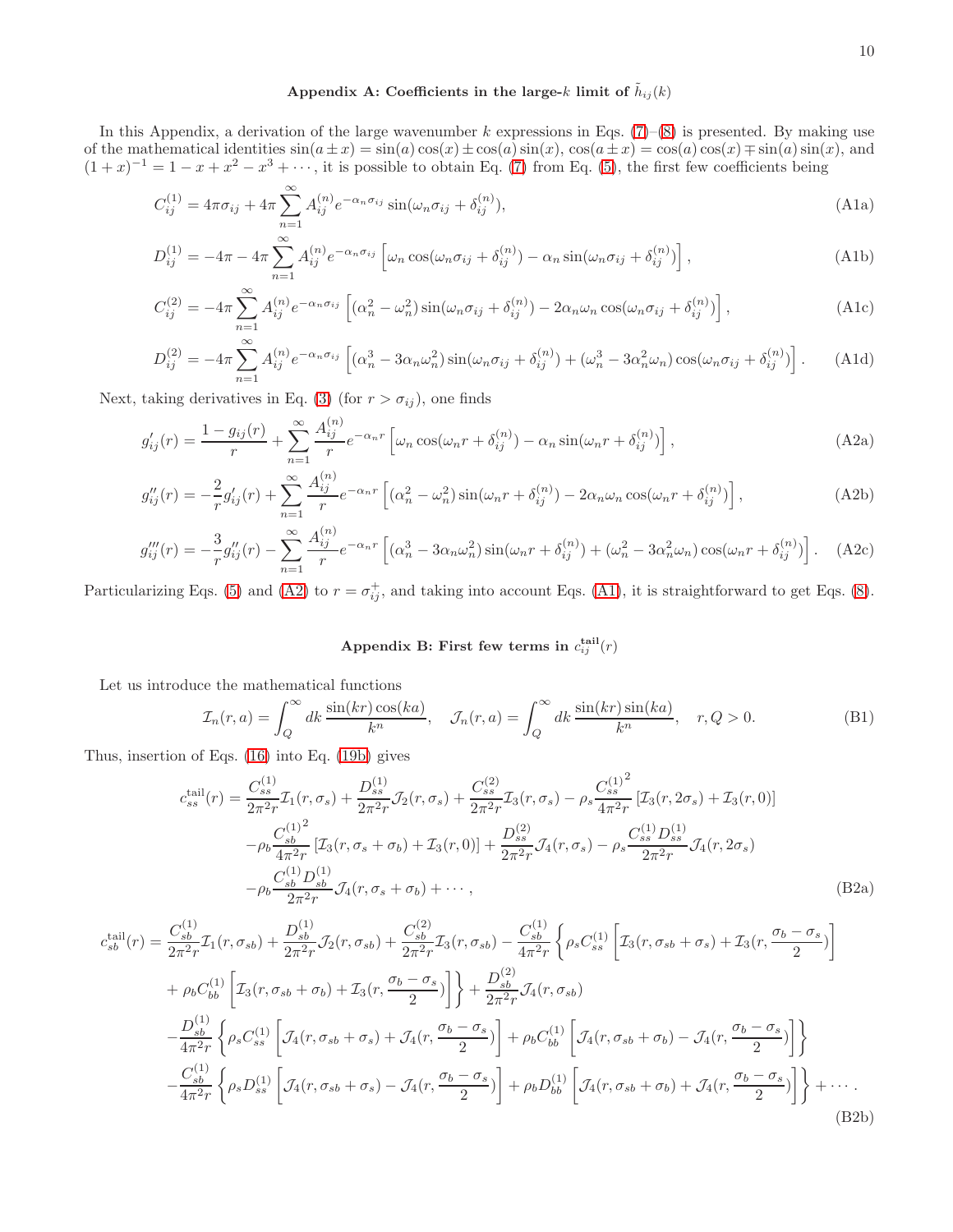The exact expression for the function  $\mathcal{I}_1$  is

<span id="page-10-13"></span>
$$
\mathcal{I}_1(r,a) = \frac{\pi}{2}\Theta(r-|a|) - \frac{1}{2}\mathrm{Si}(Q(r+a)) - \frac{1}{2}\mathrm{Si}(Q(r-a)),\tag{B3}
$$

where

$$
Si(z) \equiv \int_0^z dt \, \frac{\sin t}{t} \tag{B4}
$$

is the sine integral function.

We observe from Eq. [\(B3\)](#page-10-13) that  $\mathcal{I}_1(r, a)$  presents a discontinuity at  $r = a$  of zeroth order. More specifically,

<span id="page-10-14"></span>
$$
\lim_{r \to a^{+}} \mathcal{I}_{1}(r, a) - \lim_{r \to a^{-}} \mathcal{I}_{1}(r, a) = \frac{\pi}{2}.
$$
\n(B5)

On the other hand, the discontinuities of  $\mathcal{J}_2(r, a)$ ,  $\mathcal{I}_3(r, a)$ , and  $\mathcal{J}_4(r, a)$  at  $r = a$  are of first, second, and third order, respectively. Taking into account Eq. [\(B5\)](#page-10-14), it is possible to obtain from Eqs. [\(B2\)](#page-9-4) the results displayed in Eqs. [\(20\)](#page-3-2).

# <span id="page-10-12"></span>Appendix C: Integrals  $I_i^{(n)}$  and  $I_{sb}^{(n)}$

In this Appendix the integrals required in Eqs. [\(21\)](#page-3-3) are presented. They are

$$
I_i^{(0)} = \frac{4\pi}{\omega} J_{ii}, \quad I_{sb}^{(0)} = -\frac{16\pi^2}{\alpha^2 + \omega^2} \left[ J_{ss} J_{bb} - K_{ss} K_{bb} - J_{sb}^2 + K_{sb}^2 + \frac{\alpha}{\omega} \left( J_{ss} K_{bb} + J_{bb} K_{ss} - 2 J_{sb} K_{sb} \right) \right],
$$
 (C1a)

$$
I_i^{(1)} = \frac{4\pi}{\alpha} K_{ii}, \quad I_{sb}^{(1)} = \frac{16\pi^2}{\alpha^2 + \omega^2} \left[ J_{ss} J_{bb} - K_{ss} K_{bb} - J_{sb}^2 + K_{sb}^2 - \frac{\omega}{\alpha} (J_{ss} K_{bb} + J_{bb} K_{ss} - 2J_{sb} K_{sb}) \right],\tag{C1b}
$$

where

$$
J_{ij} \equiv \int_0^\infty dr \, c_{ij}(r) r \cosh(\alpha r) \sin(\omega r), \quad K_{ij} \equiv \int_0^\infty dr \, c_{ij}(r) r \sinh(\alpha r) \cos(\omega r). \tag{C2}
$$

- <span id="page-10-0"></span>[1] J.-P. Hansen and I. R. McDonald, *Theory of Simple Liquids*, 3rd ed. (Academic, London, 2006).
- <span id="page-10-11"></span>[2] J.-P. Hansen and I. R. McDonald, *Theory of Simple Liquids: with Applications to Soft Matter* (Academic Press, Oxford, 2013).
- <span id="page-10-1"></span>[3] J. A. Barker and D. Henderson, "What is "liquid"? Understanding the states of matter," [Rev. Mod. Phys.](http://dx.doi.org/ 10.1103/RevModPhys.48.587) 48, 587–671 (1976).
- <span id="page-10-2"></span>[4] N. H. March and M. P. Tosi, *Atomic Dynamics in Liquids* (Macmillan, London, 1976).
- <span id="page-10-3"></span>[5] D. M. Heyes, "The Lennard-Jones fluid in the liquid-vapour critical region," [Comput. Meth. Sci. Tech.](http://dx.doi.org/10.12921/cmst.2015.21.04.001) 21, 169–179 (2015).
- <span id="page-10-4"></span>[6] M. Dijkstra, R. van Roij, and R. Evans, "Phase behavior and structure of binary hard-sphere mixtures," Phys. Rev. Lett. 81[, 2268–2271 \(1998\).](http://dx.doi.org/ 10.1103/PhysRevLett.81.2268)
- <span id="page-10-5"></span>[7] A. Mulero, ed., *Theory and Simulation of Hard-Sphere Fluids and Related Systems*, Lecture Notes in Physics, Vol. 753 (Springer, Berlin, 2008).
- <span id="page-10-6"></span>[8] A. Santos, "Finite-size estimates of Kirkwood-Buff and similar integrals," Phys. Rev. E 98[, 063302 \(2018\).](http://dx.doi.org/ 10.1103/PhysRevE.98.063302)
- <span id="page-10-7"></span>[9] M. S. Wertheim, "Exact solution of the Percus– Yevick integral equation for hard spheres," Phys. Rev. Lett. 10[, 321–323 \(1963\).](http://dx.doi.org/10.1103/PhysRevLett.10.321.)
- <span id="page-10-8"></span>[10] E. Thiele, "Equation of state for hard spheres," J. Chem. Phys. 39[, 474–479 \(1963\).](http://dx.doi.org/10.1063/1.1734272)
- <span id="page-10-9"></span>[11] J. L. Lebowitz, "Exact solution of generalized Percus– Yevick equation for a mixture of hard spheres," Phys. Rev. 133[, A895–A899 \(1964\).](http://dx.doi.org/10.1103/PhysRev.133.A895)
- <span id="page-10-10"></span>[12] S. B. Yuste and A. Santos, "Radial distribution function for hard spheres," Phys. Rev. A 43[, 5418–5423 \(1991\).](http://dx.doi.org/10.1103/PhysRevA.43.5418)
- [13] S. B. Yuste, M. López de Haro, and A. Santos, "Structure of hard-sphere metastable fluids," Phys. Rev. E 53[, 4820–4826 \(1996\).](http://dx.doi.org/10.1103/PhysRevE.53.4820)
- [14] S. B. Yuste, A. Santos, and M. López de Haro, "Structure of multicomponent hard-sphere mixtures," J. Chem. Phys. 108[, 3683–3693 \(1998\).](http://dx.doi.org/10.1063/1.475762)
- [15] C. F. Tejero and M. López de Haro, "Direct" correlation function of the hard-sphere fluid," Mol. Phys. 105[, 2999–3004 \(2007\).](http://dx.doi.org/ 10.1080/00268970701725021)
- [16] M. López de Haro, S. B. Yuste, and A. Santos, "Alternative Approaches to the Equilibrium Properties of Hard-